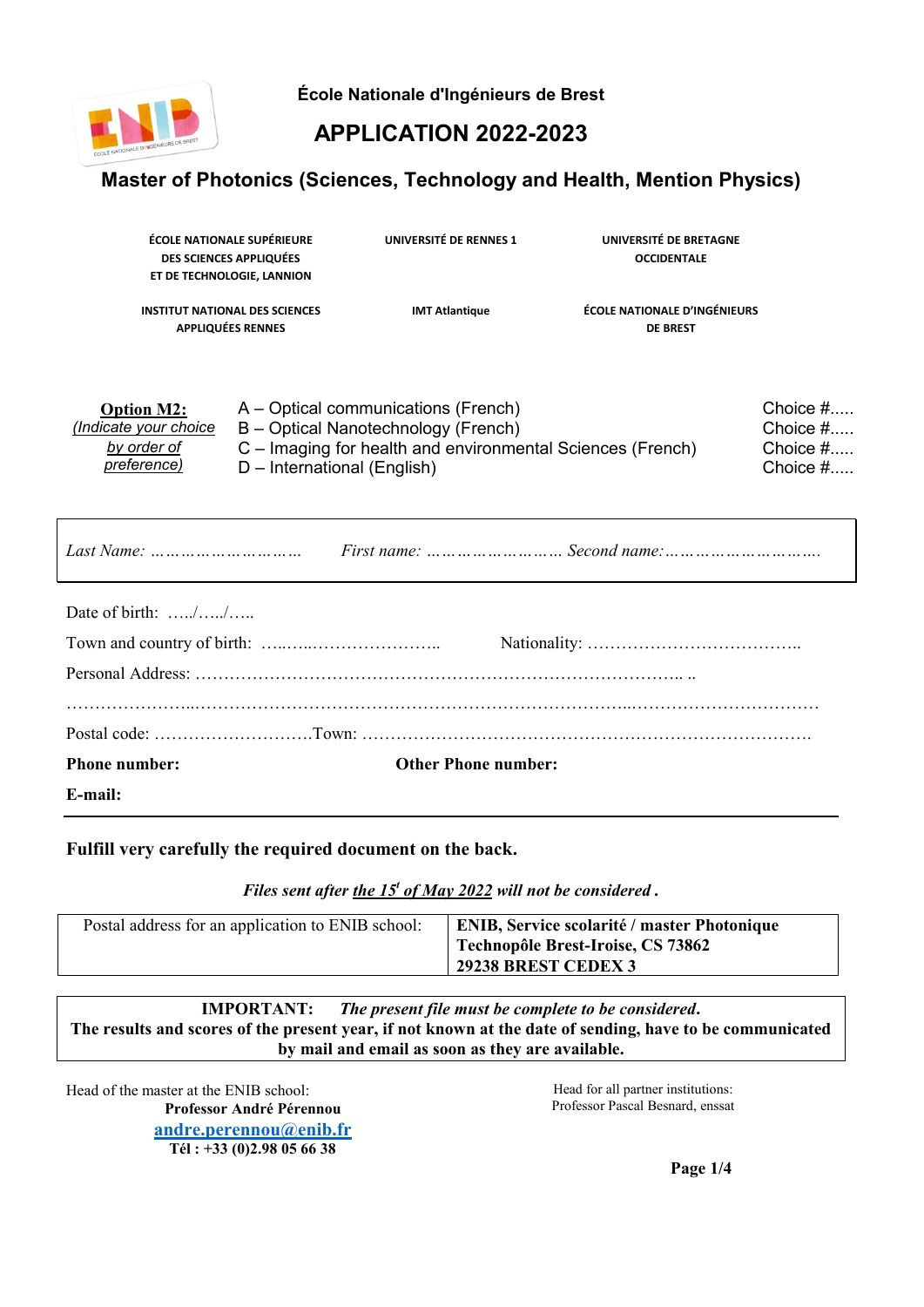#### **FORMER STUDIES**

#### **STUDIES DURING YEAR 2021-2022**

### **Designation of the diploma:**

| Baccalauréat (or equivalent diploma if any) |                  |  |  |
|---------------------------------------------|------------------|--|--|
| French o<br>European o                      | Outside Europe o |  |  |
| Diploma before undergraduate studies        | option:          |  |  |
| Year:                                       | Mention:         |  |  |
| Country:                                    | Town:            |  |  |

### UNDER AND POST-GRADUATE STUDIES

If possible in the last colon, give the mention (M), the rank (R) out of the number of students, the grade (G).

| Year      | <b>University or school</b> | Diploma | <b>Mention</b> |
|-----------|-----------------------------|---------|----------------|
|           |                             |         | Rank           |
|           |                             |         | Grade          |
| 2021/2022 |                             |         | M              |
|           |                             |         | $\mathbb{R}$   |
|           |                             |         | G              |
| 2020/2021 |                             |         | M              |
|           |                             |         | $\mathbf R$    |
|           |                             |         | G              |
| 2019/2020 |                             |         | M              |
|           |                             |         | $\mathbb{R}$   |
|           |                             |         | G              |
| 2018/2019 |                             |         | M              |
|           |                             |         | $\mathbf R$    |
|           |                             |         | $\mathbf G$    |
| 2017/2018 |                             |         | M              |
|           |                             |         | $\mathbf R$    |
|           |                             |         | G              |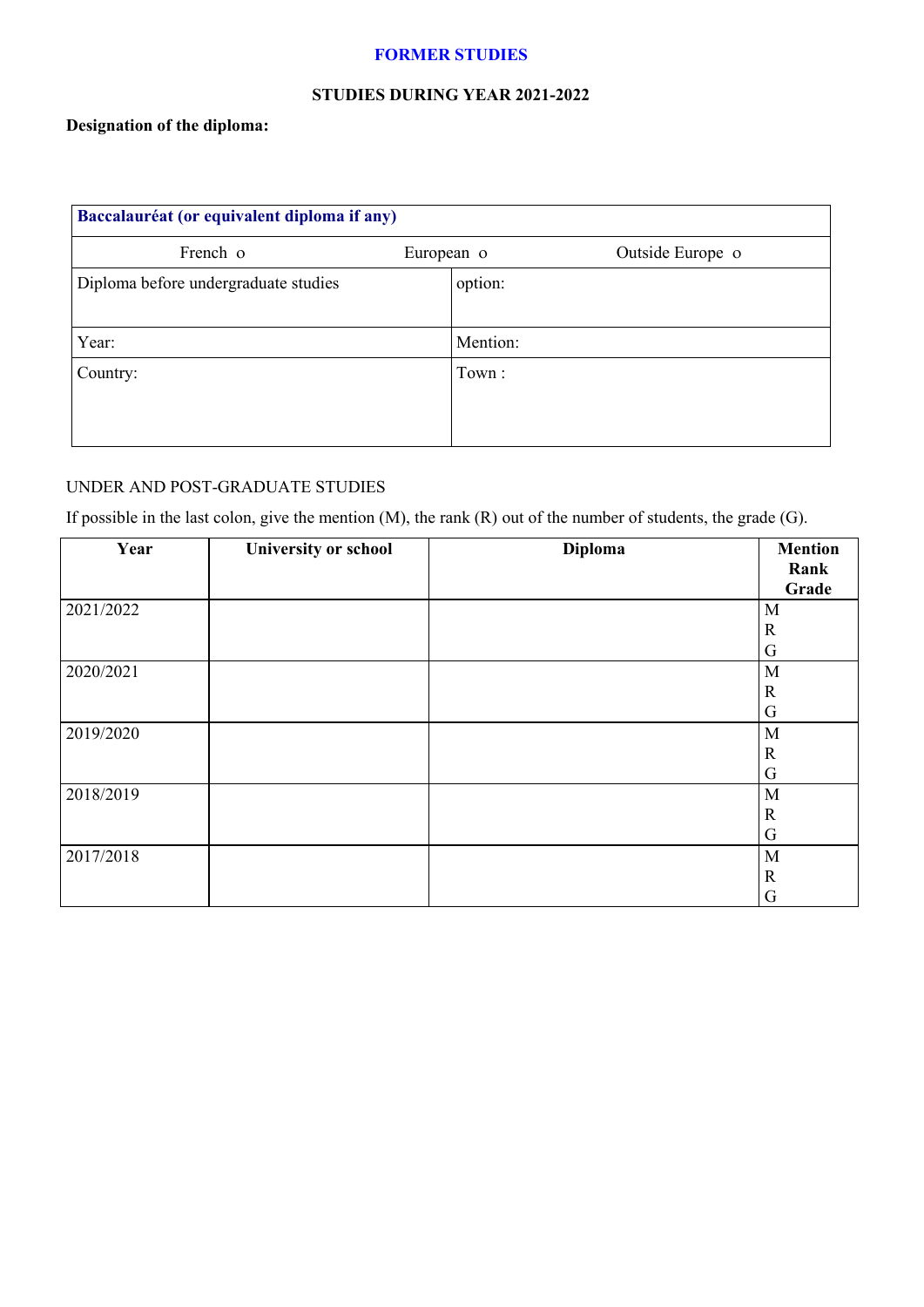### - If there was an interruption during the studies, please indicate the causes:

I declare that all data given in this document are exact.

I am informed that in case of voluntary erroneous or incomplete information, the authorization of inscription to the degree that might have been given will be cancelled.

Date

**SIGNATURE** 

| Don't fulfill this part that is reserved to the administration.<br>Ne rien inscrire dans ce cadre réservé à l'administration |                           |  |
|------------------------------------------------------------------------------------------------------------------------------|---------------------------|--|
|                                                                                                                              |                           |  |
|                                                                                                                              | $\Box$ Admis              |  |
|                                                                                                                              | $\Box$ Refusé (à motiver) |  |
|                                                                                                                              |                           |  |
|                                                                                                                              |                           |  |

Page 3/4